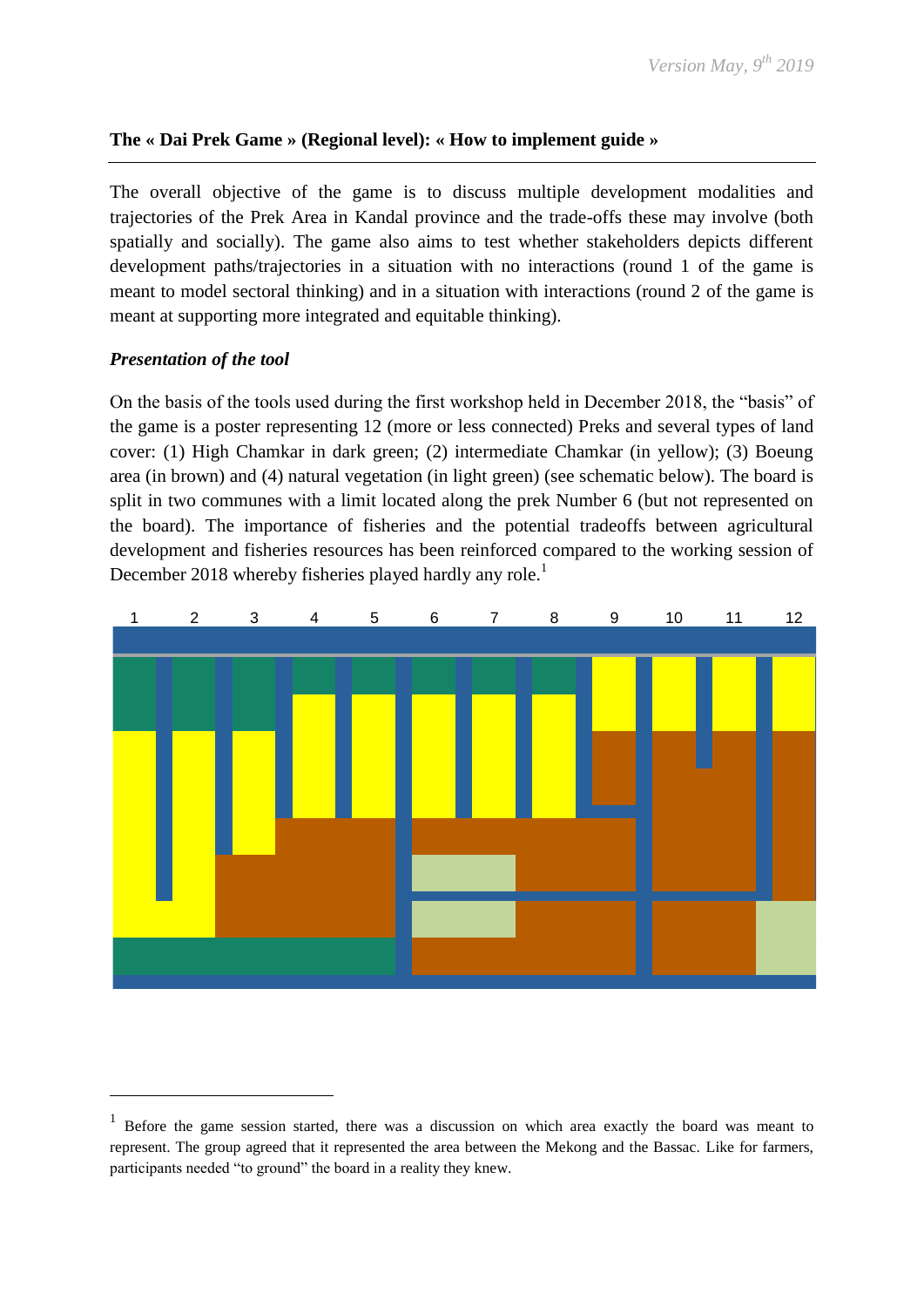### *Roles and objectives of the players*

Players are attributed roles and have different objectives:

- 1) The representative of PDoWRAM is meant to limit flooding while still allowing a certain proportion of boeung to be flooded (for flood mitigation and soil fertility improvement);
- 2) The representative of PDA aims at increasing agricultural production both in Chamkar and Boeung;
- 3) The representative of the FiA aims at producing a certain amount of fish while preserving the resource and the area with natural vegetation; $<sup>2</sup>$ </sup>
- 4) 2 commune representatives aim at improving livelihood in their commune and
- 5) A district representative is responsible for ensuring that livelihood improvements are balanced across the board.

There are, hence, 6 players provided with specific "role card" (see ppt presentation). The representative from PDoWRAM, PDA, FiA and the district can "play" on the entire board. The commune representatives can only play on the part of the board that represents their commune. The objectives are to be reached at "regional and or commune level".

Roles can be attributed at random or to correspond to the "real position/job" of the actors, which was the option chosen during this working session to the extent it was possible.<sup>3</sup> Players are randomly attributed a number to determine the order in which they will play.

# *Playing the game (First round)*

1

To reach their objective, players have several possibilities represented by "Action Cards": (1) installing pumping stations, (2) building sluice gates; (3) building a polder –each polder can cover the area located on each side of the prek, (4) facilitating the installation of an input seller, (5) promoting sustainable agricultural practices, (6) promoting individual fishing; (7) promoting collective fishing, (8) supporting commercial fishing and (9) clearing land (see ppt presentation for a illustration of the card).

Each activity has an impact on 4 key indicators: (1) agricultural production in the Chamkar; (2) agricultural production in the Boeung; (3) fish stock; (4) local satisfaction. The consequence of each of these actions on each indicator is adjusted in case of drought and flood (see the action cards in the ppt presentation).

At the beginning of the game, each player is given 4 cards from a collective deck of card (of 24 cards; see list of card in the appendix), and plays one card according to the number it has been assigned **(without showing his/her cards and without talking to the other players).** Once each player has played a card, the remaining three cards are passed on to the next player so that, at each round, every single player has a changing set of cards.

 $2^2$  A potential improvement might be to create a role for the « environment », who would be responsible to maintain a certain area of natural vegetation and preserve/enhance biodiversity.

 $3$  No representative from PDoWRAM attended the workshop and there were 4 fishery experts.